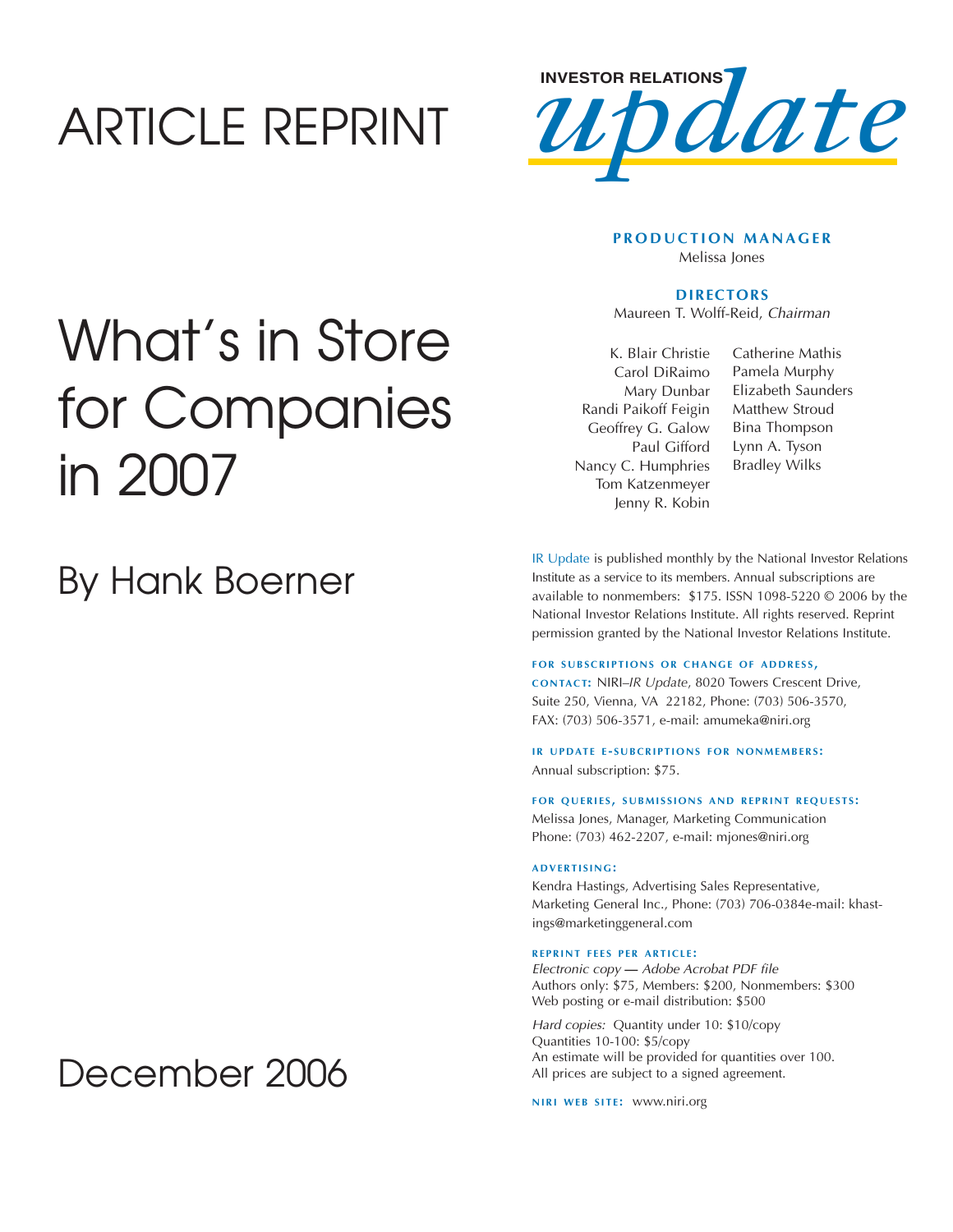## **COLLABORATIVE IR HANK BOERNER'S STAY TUNED**

# **What's Ahead for Companies and Markets in 2007? More globalization!**

**Stay Tuned to Life in the Fast Lane of the POST-POST-WAR ERA**

#### **BY HANK BOERNER**

*The new era of the early years of the 21st Century is "postpost-war," a brave new frontier for leaders in business and the capital markets with events never before experienced as the world's economies globalize. What's ahead for the investor relations professional?*

**Stay Tuned in 2007 to…** more globalization! The world's bankers, capital markets players, investors, financial analysts, public sector and self regulatory organizations, corporate leaders, board members, and policymakers have experienced much change over the past two decades. And there is more to come in this world that is, well, *global* in nature, with processes that are more global than national or domestic.

*The New York Times* foreign affairs columnist Thomas Friedman, in his books on global trade — "The World is Flat," and "The Lexus and the Olive Tree" — brilliantly describes and elegantly frames the exciting globalizing era that corporations and capital market players entered beginning in 1989 with the fall of the Berlin Wall and end of the U.S.S.R. (The subtitle of "Flat" is: *"A Brief History of the 21st Century.")*

The half century-long Cold War (or "post-war" era) has ended. The ensuing relentless globalization of things familiar to us — politics, economies, technologies, regulation, cultures, business practices, capital markets, stock exchanges, investments, and information flows — provides the theme for both books. In our daily lives we experience, but do not always acknowledge, the effects of globalization as national borders are eliminated, and harmonization sweeps regulatory, accounting, financial reporting, corporate disclosure, and other regimes so familiar to the investor relations professional.

To better understand where we stand as we approach 2007, consider Friedman's position: "This new world was born when the Berlin Wall fell in 1989, and the global economy is still finding its bearings." And what do we call this new era? He dubs the new era as "post-post-war." The post-war



*Hank Boerner*

era was characterized by the standoff between communist and capitalist societies. Now, human society has embarked on a new era characterized by accelerated globalization that is still taking shape and form. Each of us is affected by the changes. And so, what new or continuing changes might affect the IR professional in 2007?

**Stay Tuned to...** more change to corporate and capital markets regulation and oversight. We see the daily effects of globalization on both financial and non-financial measurements for corporate performance, as we experience increased (and steadily increasing) public scrutiny of or greater investor focus on:

◆ Demand for changes in or convergence of national or regional accounting systems, including competing financial reporting systems; (Which is better for investors, "rules based," or "principles-based?"); the drive is toward global harmonization of accounting systems (such as FASB and IASB);

◆ Ever-higher expectations of investors demanding more realistic, more timely, more useful and transparent corporate financial reporting;

◆ New standards for financial disclosure and greater corporate transparency, including movement toward "real-time" or instant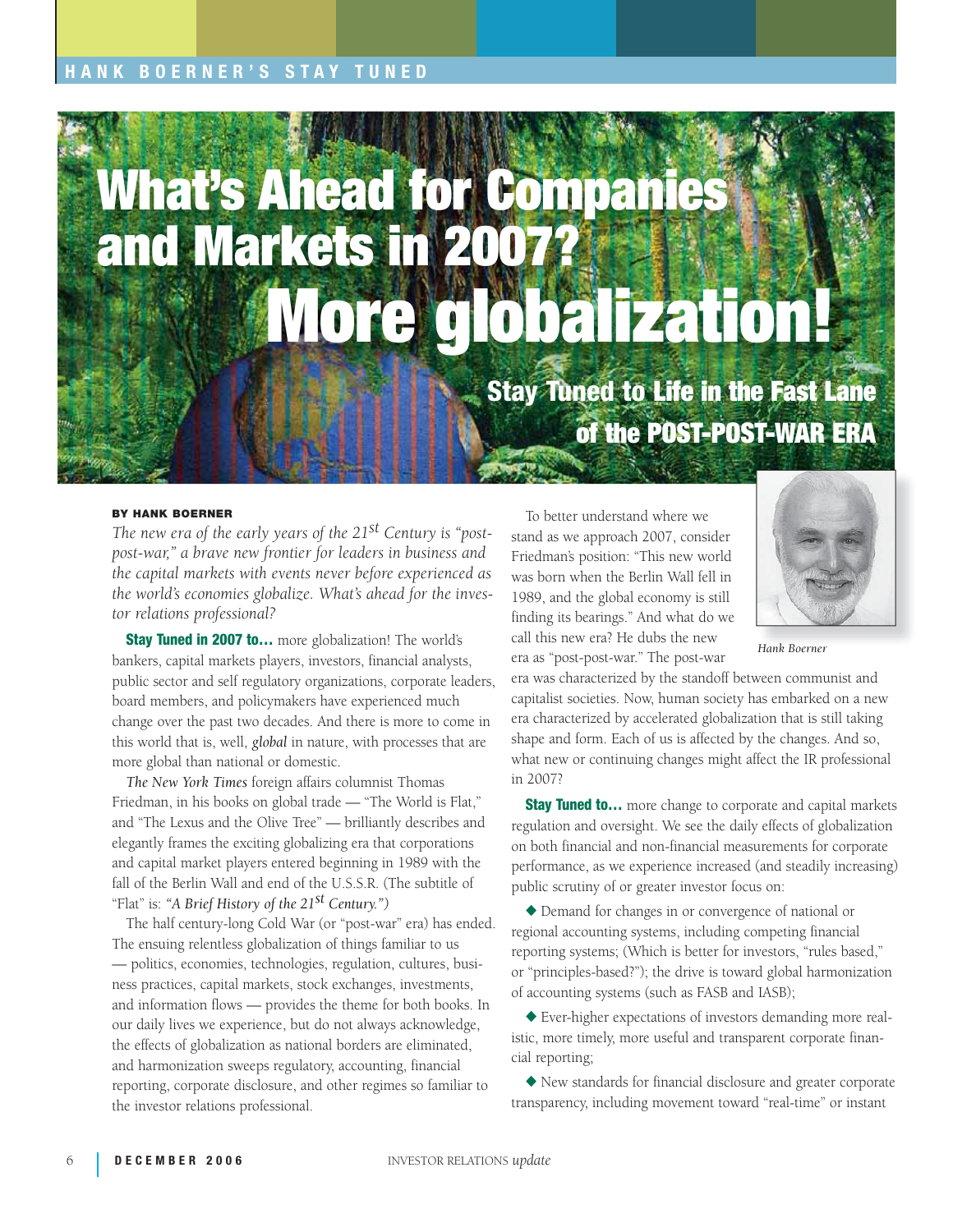reporting of material developments and changes in enterprise financial conditions;

◆ Increased measurements for corporate performance, beyond traditional financial metrics. Disclosure of "non-financial metrics" will matter a lot for your company;

◆ New standards of materiality — "everything!" is material, some investors believe;

◆ Higher levels of expectation for "good" corporate governance standards;

◆ Dramatic changes in financial research and analysis, and changes in traditional investor access to independent and objective analysis;

◆ The importance of clearly-demonstrated corporate social responsibility;

◆ The maturing and greater empowerment of global (and frequently networked) share-

holder activist and "corporate democracy" advocacy movements;

◆ Which will likely result in greater investor access to corporate electoral affairs such as nomination of directors and greater say in what was formerly considered "normal business activities" beyond the reach of shareowners.

**Stay Tuned to...**the Focus on Enterprise Risk and Your Company's Risk Profile.

"Risk" is becoming an important watchword for global business. The brave new world of globalization poses many risks — and outright threats — to the well-being of multinational corporations, trade blocs, capital markets, banking networks, monetary frameworks, and national and regional economies.

New risks include the escalation of terror attacks on urban areas, or, the growing popularity of investment hedging strategies. Some risks have been emerging for decades; the prime example for 2007: *Global warming,* now a major concern for insurers, re-insurers, banks and lenders, and leaders of large, diversified multinational enterprises. More opportunity for your company offshore? More risks, as well.

Don't believe in global warming? Insurers do — and so do journalists and government officials. Public opinion is shifting. Leaders in the insurance industry don't agree that, *"you can't do anything about the weather…"* and are taking steps to address the effects of weather, at least on their finances and asset base.

One short-term hit on your company's finances in 2007 could be spikes in insurance premiums, or even denial of coverage. In a report published in October — "Climate Change and Insurance: An Agenda for Action in the United States" — the Allianz Group and the World Wildlife Federation argue that climate change *does* pose significant risk to global economies

**THE BRAVE NEW WORLD OF GLOBALIZATION POSES MANY RISKS — AND OUTRIGHT THREATS — TO THE WELL-BEING OF MULTINATIONAL CORPORATIONS, TRADE BLOCS, CAPITAL MARKETS, BANKING NETWORKS, MONETARY FRAMEWORKS, AND NATIONAL AND REGIONAL ECONOMIES.** 

and especially to the United States, with its coastal, earthquake, flood-prone and fire-prone areas.

Allianz and WWF believe the insurance industry now has a two-fold responsibility: (1) to prepare for the negative effects

> of climate change that can impair assets; and (2) to significantly help mitigate economic risks and help business enter the low-carbon economy by providing appropriate products and services. Allianz and WWF believe that companies ready to seize new opportunities will ultimately reap benefits for society — and their shareholders. Solutions are needed for such important issues as "…the increase in greenhouse gases (such as carbon dioxide or CO2) which traps the sun's heat like a blanket, warming Earth's climate and causing global warming…"

The U.S. business community is "beginning to recognize that climate change is likely to cause physical and weather-related risks in the future," the report notes, "…with real regulatory, competitive and reputational risks for companies. For the insurance industry, results of global warming could be disastrous. Catastrophic losses double every ten years and tens of billions of dollars have been paid out by carriers.

> annual reports corporate literature interactive financial branding corporate identity

## creativity strategy

## **Curran&connors**

where creativity and strategy meet

631.435.0400 www.curran-connors.com